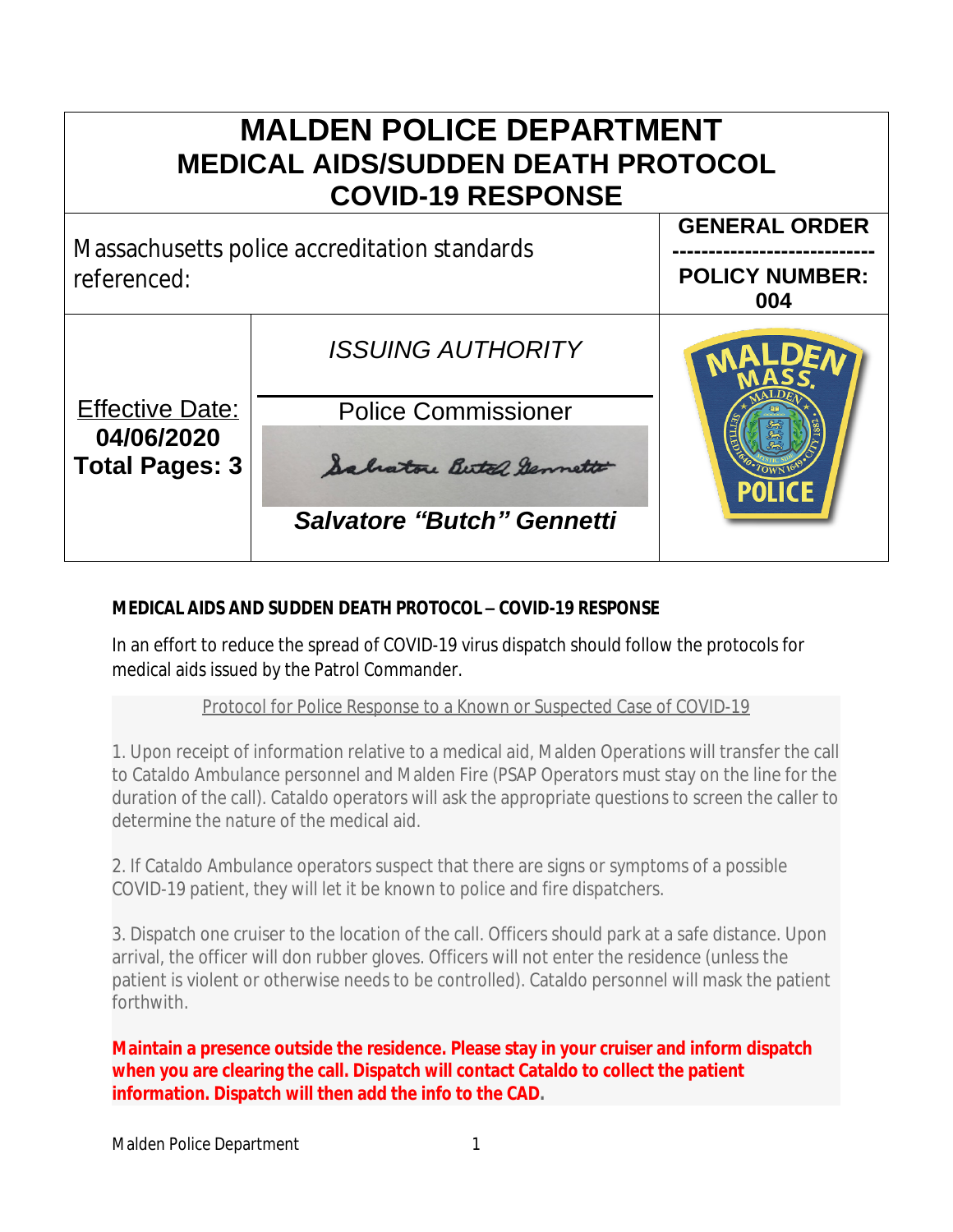If the call is received on a phone line that cannot be transferred to Cataldo and the MFD, ask the following questions and inform both Cataldo and MFD of the responses.

- 1. Does s/he have a cough, difficulty breathing or fever?
- 2. Has s/he received a positive or presumed positive test for Coronavirus?
- 3. Has s/he been in contact with anyone who received a positive or presumed positive test for Coronavirus?
- 4. Are you or anyone at the residence under quarantine for COVID-19?

If the answer is yes to any of them, MPD officers will respond but stay in their cruisers. Dispatch will contact Cataldo for patient information and hospital location. This information will be placed in the CAD by dispatch.

Police officers must continue to treat life threatening emergencies as a primary response. No greater responsibility exists than preservation of life.

All police officers and supervisors need to be aware for the potential of criminality. Crime scenes need to be secured in the usual manner.

#### **SUDDEN DEATH CALLS**

The Medical Examiner's Office is advising that any unattended deaths that could be COVID-19 related will be handled with a special response. When notifying CPAC and the Medical Examiner's Office, advise them of any suspicion that the death may be related to COVID-19 and the ME's Office will respond accordingly.

On scene personnel should isolate the body and await the Medical Examiner's response unit. This could be a protracted response.

For any unattended death that does not have an obvious cause officers on scene as well as the supervisor and detectives should be asking the following questions of family members and caregivers:

Has the decedent tested positive for COVID-19?

Did the decedent have a fever or flu-like symptoms?

Did the decedent have a cough or experience coughing or shortness of breath recently? Does anyone in the decedent's family, or does anyone the decedent resides with, currently have any of the above mentioned health issues or symptoms?

Has anyone that the decedent associates with (friends, family, co-workers) experienced any of the above mentioned health issues in the past 2-3 weeks?

Within the past 21 days did the decedent or anyone associated with the decedent travel out of the country or been on a cruise?